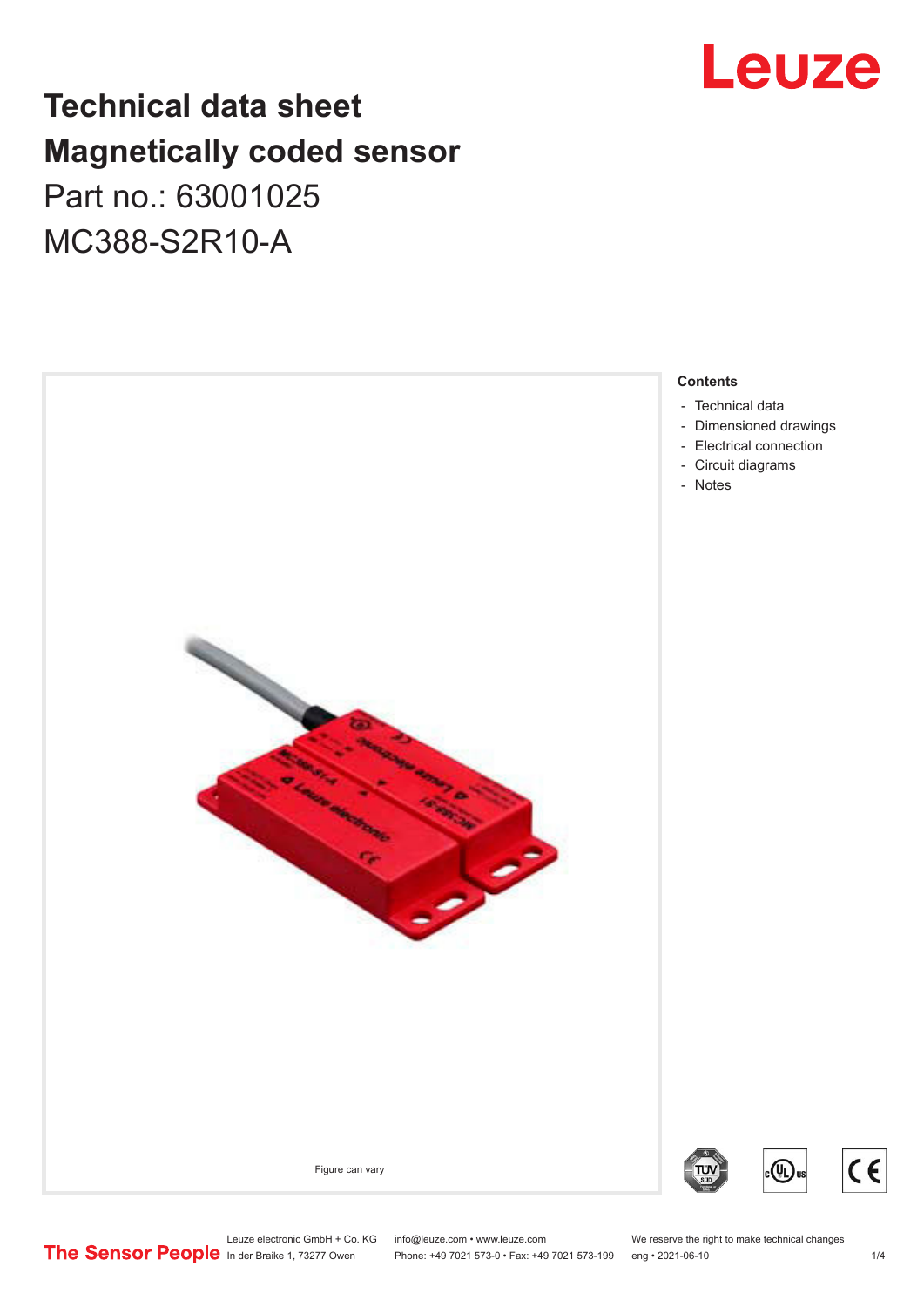## <span id="page-1-0"></span>**Technical data**

# Leuze

| <b>Basic data</b>                                                     |                                                                                                                                       |
|-----------------------------------------------------------------------|---------------------------------------------------------------------------------------------------------------------------------------|
| <b>Series</b>                                                         | MC388                                                                                                                                 |
| <b>Functions</b>                                                      |                                                                                                                                       |
| <b>Functions</b>                                                      | Integration in control circuits up to cate-<br>gory 4 in accordance with EN ISO<br>13849-1                                            |
|                                                                       | Safety system in combination with an<br>evaluation unit such as the MSI-SR-<br>LC21 safety relay or the MSI 400 safety<br>controller. |
| <b>Characteristic parameters</b>                                      |                                                                                                                                       |
| Mission time T <sub>M</sub>                                           | 20 years, EN ISO 13849-1                                                                                                              |
| Category                                                              | Up to 4, depending on evaluation, 1<br>sensor connected, EN ISO 13849-1                                                               |
| B10 <sub>d</sub>                                                      | 20,000,000 number of cycles                                                                                                           |
| <b>Electrical data</b>                                                |                                                                                                                                       |
| <b>Protective circuit</b>                                             | <b>Current limitation</b>                                                                                                             |
|                                                                       | Short circuit protected, Via e.g. MSI-<br>MC311, MSI 400                                                                              |
| <b>Contact allocation</b>                                             | 2NO                                                                                                                                   |
| <b>Contact type</b>                                                   | Reed contacts (magnetically sensitive)                                                                                                |
| Requirement on the voltage supply<br>when used acc. to cULus (UL 508) | <b>Class 2 Circuits</b>                                                                                                               |
| Outputs                                                               |                                                                                                                                       |
| Max. switching voltage                                                | 27 V AC/DC                                                                                                                            |
| Switching current, max.                                               | 100 mA                                                                                                                                |
| <b>Built-in fuse</b>                                                  | 100 mA (per safety contact)                                                                                                           |
| <b>Timing</b>                                                         |                                                                                                                                       |
| Response time                                                         | 3 ms                                                                                                                                  |
| <b>Connection</b>                                                     |                                                                                                                                       |
| <b>Number of connections</b>                                          | 1 Piece(s)                                                                                                                            |
| <b>Connection 1</b>                                                   |                                                                                                                                       |
| <b>Function</b>                                                       | Contact connection                                                                                                                    |
| <b>Type of connection</b>                                             | Cable with wire-end sleeves                                                                                                           |
| Cable length                                                          | 10,000 mm                                                                                                                             |
| <b>Sheathing material</b>                                             | <b>PUR</b>                                                                                                                            |
| Cable color                                                           | <b>Black</b>                                                                                                                          |
| <b>Number of conductors</b>                                           | 4 -wire                                                                                                                               |

#### **Mechanical data**

| Design                                                                            | Cubic                                                           |
|-----------------------------------------------------------------------------------|-----------------------------------------------------------------|
| Dimension (W x H x L)                                                             | 25 mm x 13 mm x 88 mm                                           |
| <b>Housing material</b>                                                           | Plastic                                                         |
| <b>Plastic housing</b>                                                            | Glass fiber reinforced (PPS), self-<br>extinguishing            |
| Net weight                                                                        | 550 g                                                           |
| <b>Housing color</b>                                                              | Red                                                             |
| <b>Type of fastening</b>                                                          | Through-hole mounting                                           |
| <b>Installation position</b>                                                      | Arbitrary, provided housing markings are<br>aligned             |
| Switch type                                                                       | Type 4 interlock device, contactless<br>actuation, EN ISO 14119 |
| <b>Approach actuation directions</b>                                              | 3-dimensional                                                   |
| <b>Mechanical life time</b>                                                       | 10,000,000 actuation cycles                                     |
| <b>External actuator</b>                                                          | Magnetically coded                                              |
| Cut-out point (OFF), min.                                                         | $19 \text{ mm}$                                                 |
| Assured cut-out distance (Sar), min.                                              | $22 \text{ mm}$                                                 |
| Assured cut-in distance (Sao), max.                                               | 9 <sub>mm</sub>                                                 |
| Switching tolerance (without<br>ferromagnetic materials in immediate<br>vicinity) | $-1$ 1 mm                                                       |
| Distance to other magnetic sensors.<br>min.                                       | $50 \text{ mm}$                                                 |
| Approach speed, min.                                                              | $0.05 \text{ m/s}$                                              |
|                                                                                   |                                                                 |

#### **Environmental data**

| Ambient temperature, operation    | -20  70 °C    |
|-----------------------------------|---------------|
| Degree of contamination, external | 3. EN 60947-1 |

#### **Certifications**

| Degree of protection                                               | IP 67                                |
|--------------------------------------------------------------------|--------------------------------------|
| <b>Certifications</b>                                              | c UL US                              |
|                                                                    | TÜV Süd (with suitable safety relay) |
| Test procedure for EMC in accordance EN 60947-5-3<br>with standard |                                      |
|                                                                    | EN 61000-6-2                         |
|                                                                    | EN 61000-6-3                         |
| Test procedure for oscillation in<br>accordance with standard      | EN 60947-5-3                         |
| Test procedure for shock in<br>accordance with standard            | EN 60947-5-3                         |

#### **Classification**

| <b>Customs tariff number</b> | 90328900 |  |
|------------------------------|----------|--|
| eCl@ss 5.1.4                 | 27272402 |  |
| eCl@ss 8.0                   | 27272402 |  |
| eCl@ss 9.0                   | 27272402 |  |
| eCl@ss 10.0                  | 27272402 |  |
| eCl@ss 11.0                  | 27272402 |  |
| <b>ETIM 5.0</b>              | EC002544 |  |
| <b>ETIM 6.0</b>              | EC002544 |  |
| <b>ETIM 7.0</b>              | EC002544 |  |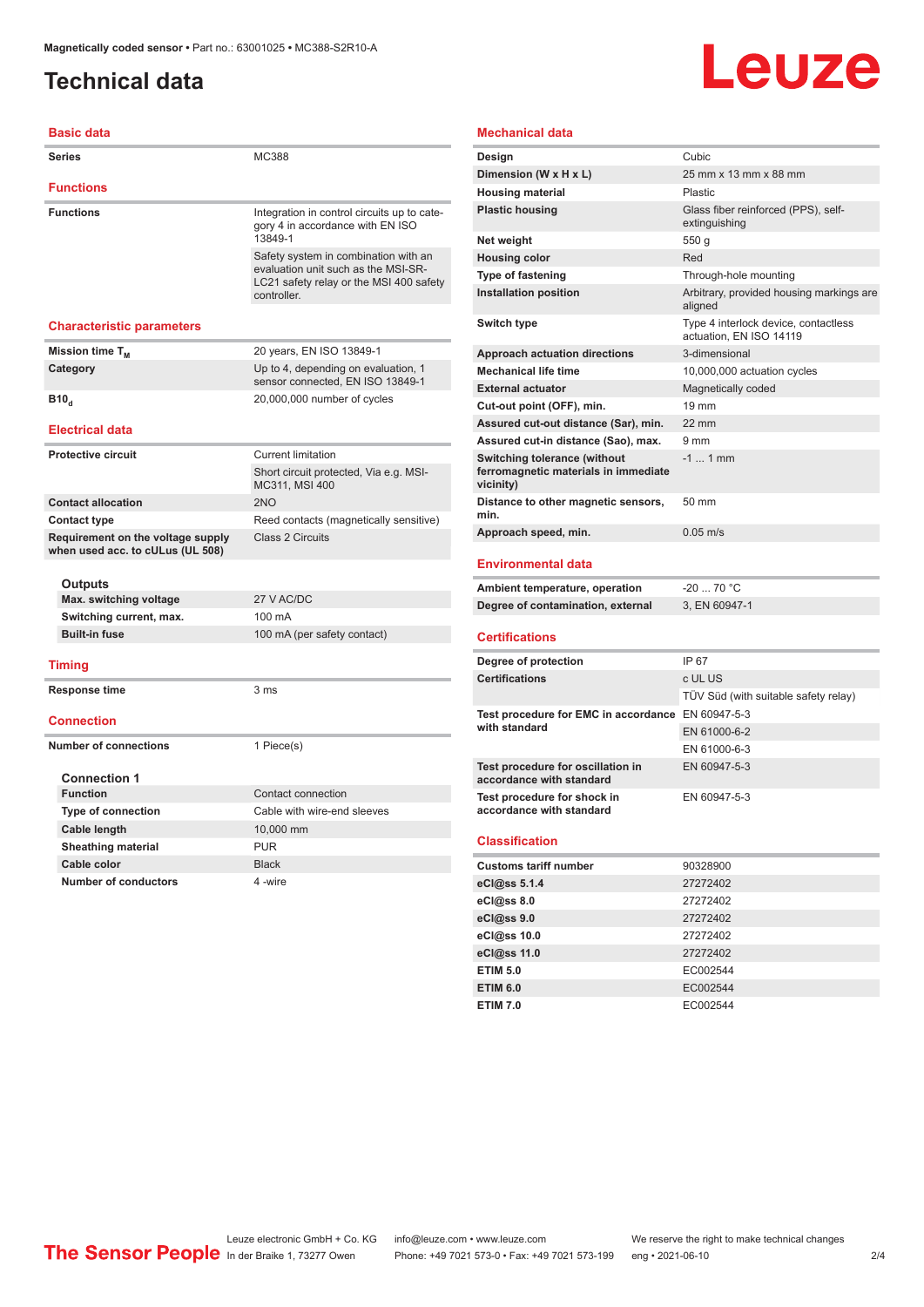## <span id="page-2-0"></span>**Dimensioned drawings**

All dimensions in millimeters

### Dimensions of sensor and actuator



## **Electrical connection**

**Connection 1**

| <b>Function</b>           | Contact connection                                        |
|---------------------------|-----------------------------------------------------------|
| <b>Type of connection</b> | Cable with wire-end sleeves                               |
| Cable length              | 10.000 mm                                                 |
| <b>Sheathing material</b> | <b>PUR</b>                                                |
| Cable color               | <b>Black</b>                                              |
| Number of conductors      | 4 -wire                                                   |
| Wire cross section        | $0.35$ mm <sup>2</sup>                                    |
| Assignment                | Representation of contacts without activation by actuator |
|                           |                                                           |

**Conductor color** 

| <b>Conductor assignment</b> |
|-----------------------------|
|                             |

| <b>Brown</b> | NO(1) |
|--------------|-------|
| White        | NO(1) |
| <b>Blue</b>  | NO(2) |
| <b>Black</b> | NO(2) |

## **Circuit diagrams**